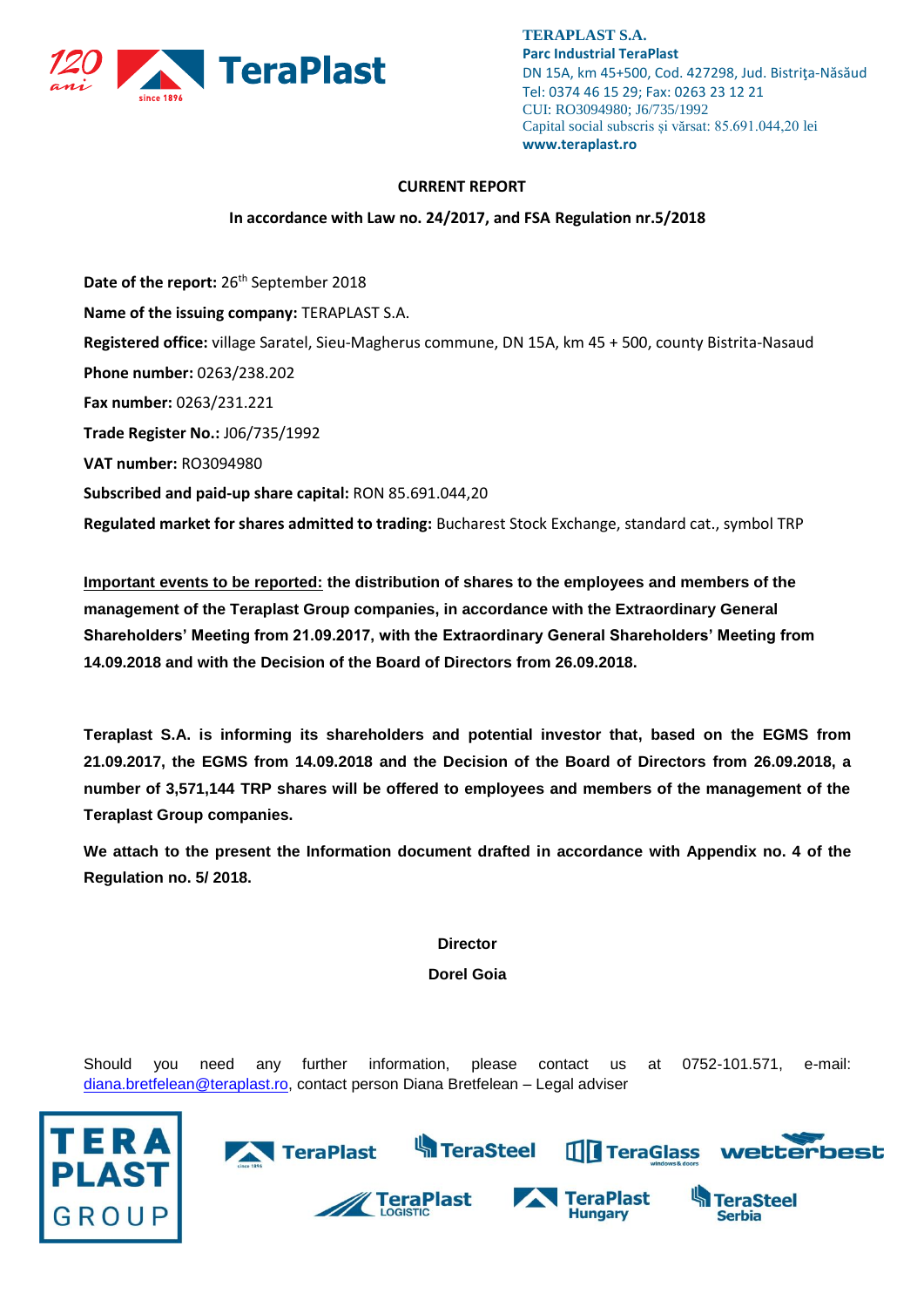

# **Information document on offering free securities to employees and members of the management of Teraplast Group companies**

(Information document in accordance with Appendix 4 of Regulation 5/2018)

## **1. Individuals responsible for the procedure**

**1.1 Name and position of the individuals and/or name and headquarters of the companies responsible for the information included in the information document**

TERAPLAST S.A. - with headquarters in the village of Săraţel, Şieu-Măgheruş, DN 15A, km 45 + 500, Bistrita-Nasaud county, postcode 427301, telephone number/fax. 0374/461.529, 0263/231.221, registered at Bistrita-Nasaud Trade Registry Office with the number J06/735/1992, individual registration number 3094980, represented by Mr. Alexandru STÂNEAN - Chief Executive Officer;

## **1.2. Statements made by the individuals mentioned in 1.1, by which they declare that, to their knowledge, the information transmitted is real and without omissions which might significantly affect the information document.**

Upon verification of the content of this information document, Teraplast SA, represented by Alexandru Stanean - CEO, accepts all responsibility for its content and confirms that the information provided is real and without omissions or false statements which might significantly affect the information document.

### **2. Information concerning the shares' issuer**

**2.1. Name, headquarter, fiscal code and registration number at the Trade Registry Office.** Name of the issuer: TERAPLAST S.A.:

| Headquarters:         | Saratel village, Sieu-Măgheruș, DN 15A, km $45 + 500$ , Bistrita-<br>Nasaud county, postcode 427301;                                  |
|-----------------------|---------------------------------------------------------------------------------------------------------------------------------------|
| Company registration: | registered at the Bistrita-Nasaud Trade Register Office with the<br>number J06 / 735/1992, individual registration number RO 3094980; |

### 2.2**. Company's capital**:

| - Value of the subscribed, paid-up capital: | 85,691,044.20 lei;  |
|---------------------------------------------|---------------------|
| - Number of issued shares:                  | 856,910,442 shares; |
| - Nominal value of a share:                 | $0.10$ lei:         |

**3. Information concerning the offer or allocation of securities towards current or ex members of the management or other employees**

**3.1. Decisions by which the offer or allocation of securities to current or ex members of the management and employees was decided**

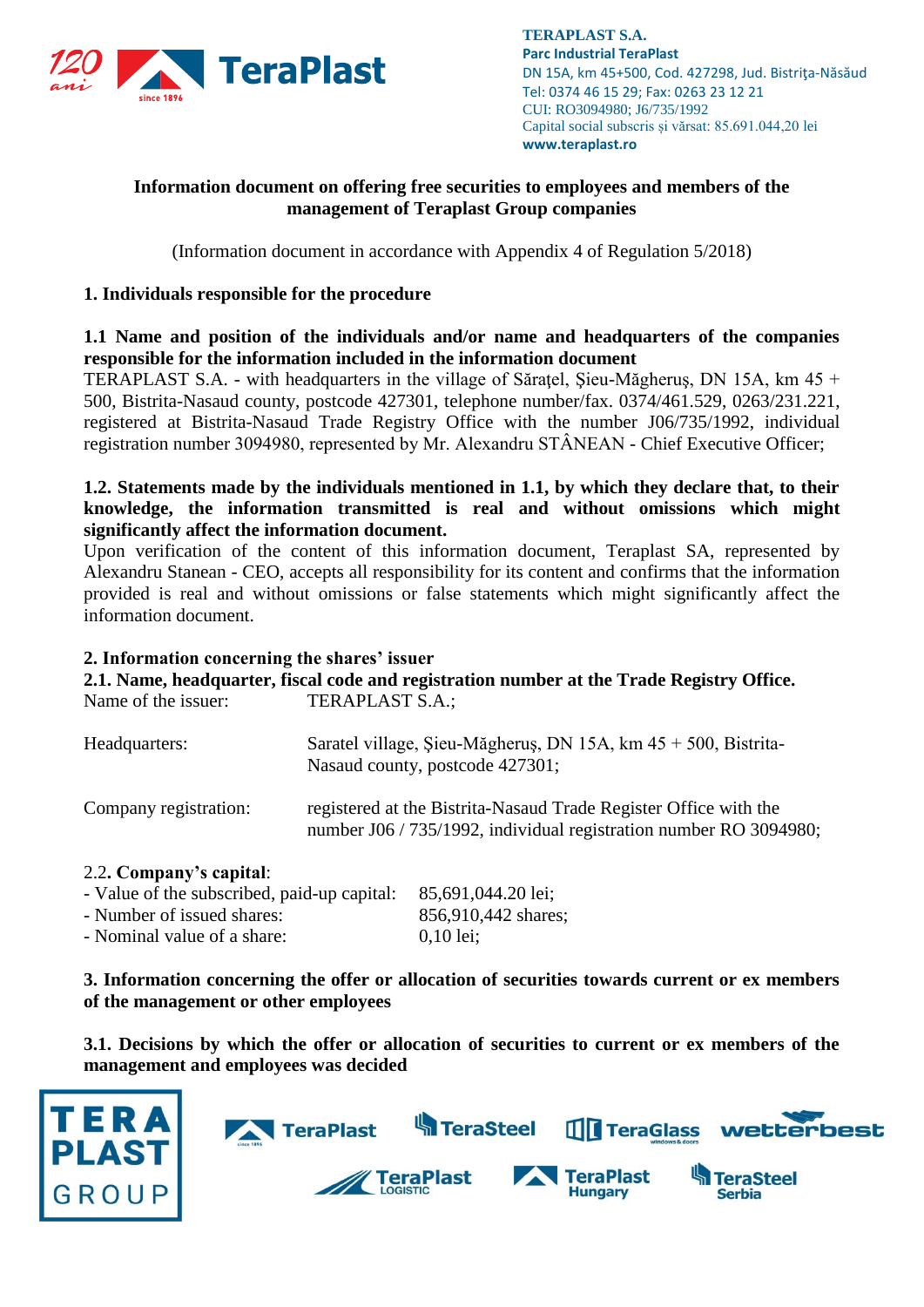

Through the decision of the Extraordinary General Shareholders' Meeting no. 1 from the 21st September 2017, Teraplast S.A.'s redemption was approved in accordance with the applicable legal provisions, within the limit of a budget of 1,850,000 lei, in order to implement a remuneration system for the employees of the company which respects the principle of long term performance and of a personnel loyalty, granting a mandate to the Board of Directors to fulfil this decision.

By the decision of the Extraordinary General Shareholders' Meeting no. 1 from 14th September 2018, it was approved the amendment of the EGSM Resolution no. 1 of 21.09.2017 for the decrease of the maximum number of shares that can be redeemed from 5,150,000 shares to 3,571,114 shares, within the limit of a budget of 1,480,308.10 lei, instead of 1,850,000 lei approved previously. It was also approved that shares redeemed by the Company will be transferred free of charge to employees and members of the management of the Teraplast Group companies under the "stock option plan" developed by the Company, respectively granting this mandate to the Board of Directors to pursue the decision.

Through the Board of Directors' Resolution no. 57 dated 26.09.2018, based on the mandate granted by the decisions of EGSM as of September 21, 2017 and on September 14, 2018, it was decided that the 3,571,114 shares purchased under the Stock Option Plan will be offered free of charge to the employees and members of the management of the Teraplast Group companies.

The transfer of shares ownership from the company to the employees and members of the management of the companies in the Teraplast Group will be allocated after the transmission of this document and the documents related to the transfer, according to the legislation in force, to the Central Depository.

*If we are dealing with a share capital increase - Not the case*

**3.2. Description of the capital increase:**

-the reason of the capital increase:

-the value of the capital increase:

-the number of shares issued for the capital increase:

-the number of shares offered to current or former members of the management or other employees **Not applicable** 

# *3.3. Description of the operation: the reason of the allocation of shares, number of securities allocated, the number of securities offered to individuals by types of investors*

The operation entails the buy-back of shares by the company in order to implement a remuneration system that ensures the long-term performance principle and a loyalty program for employees.

According to the Resolution of the Board of Directors no.57 dated 26.09.2018, a number of 3,571,114 shares will be distributed free of charge to the employees and members of the management of the Teraplast Group companies.